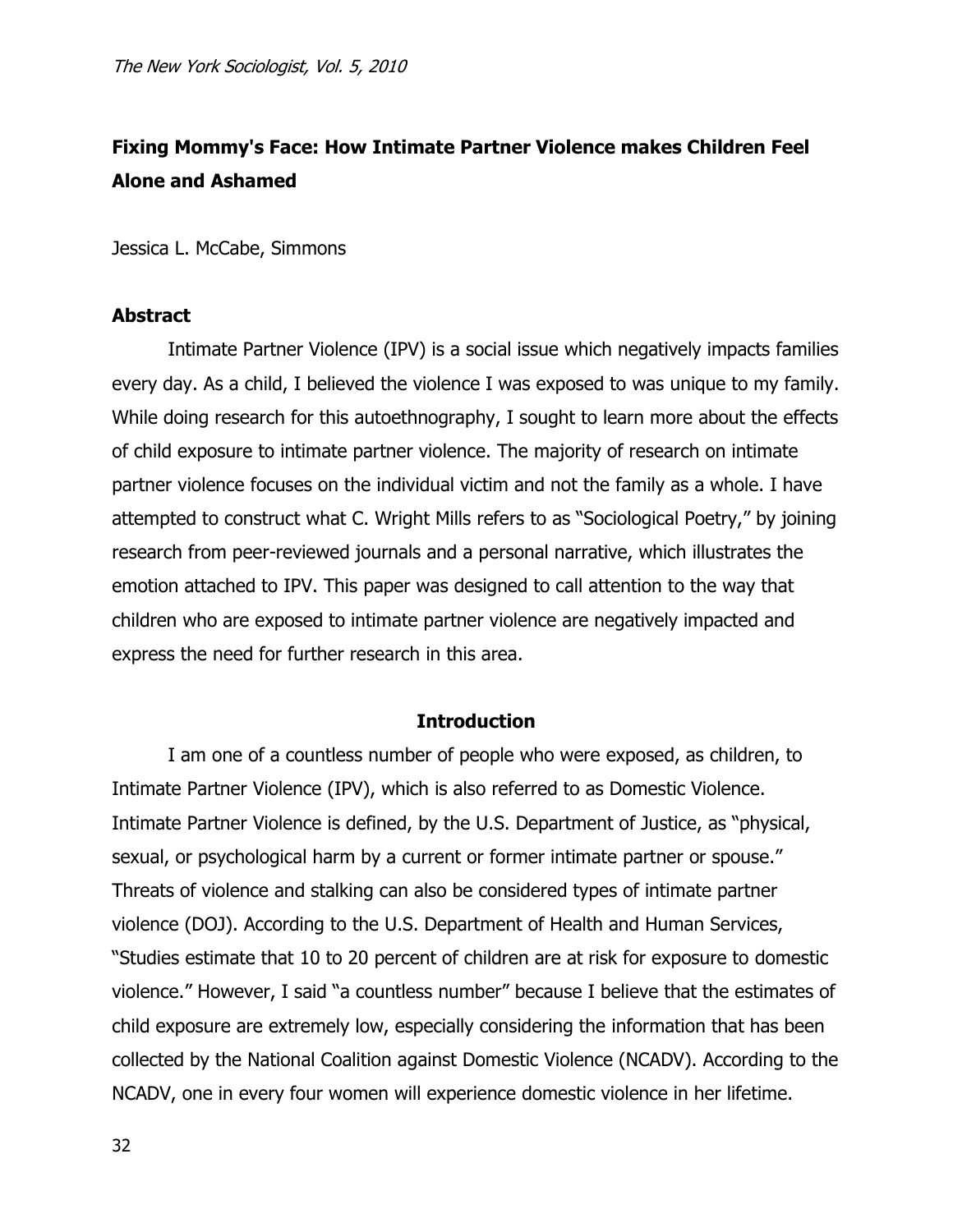Considering that domestic violence is one of the most chronically underreported crimes, the figures may be even higher. When a mother is the victim of IPV, children are often used by perpetrators as a control tactic. Perpetrators of IPV often make threats of bodily harm against children or threaten to take the children away from the other parent, as ways of further controlling their victim (NCADV).

C. Wright Mills (1959) would say that domestic violence and child exposure are both societal issues that are beyond any one person's control. I did not begin to realize the extent of IPV or the way that it destroys families until I was an adult. As a young girl, I thought I was all alone. The violence in my turbulent home was not uncommon in my neighborhood; but, somehow, *my secrets* seemed darker. I could not imagine any other eight-year-old girl or boy experiencing the same things.

By the age of eight, I had developed a system to follow whenever things were about to get out of control. It was a way to keep my sisters safe from flying objects and my step-father's temper. Whenever he attacked my mom, I took my three sisters into one of the bedrooms. I would turn the stereo's volume to high, so they could not hear mom's head bounce off the wall or her screams. Then I would push the big dresser across the room to block the door. I would calm them down, and usually stay with them, unless it got really bad.

My mother, usually in a manic state, screamed combinations of obscenities at my step-father while being beaten. If it got silent, either he was choking her or she had been knocked unconscious. In either of these situations, I had to leave the girls to take care of my mother. I would pull the large dresser just far enough away from the door to squeeze out of the room and into the hallway. From the hallway, I'd stick one arm back into the bedroom and try to pull the dresser as close to the back of the door as I could. Then, I'd tell the girls to climb into the closet, and stay there until I came back. They had to promise to leave the music on. As long as they couldn't hear most of what was happening, they would stay calm.

The aftermath was always the hardest for me to deal with. After he was gone, and my mother was conscious, I had to help her "fix her face" before my sisters or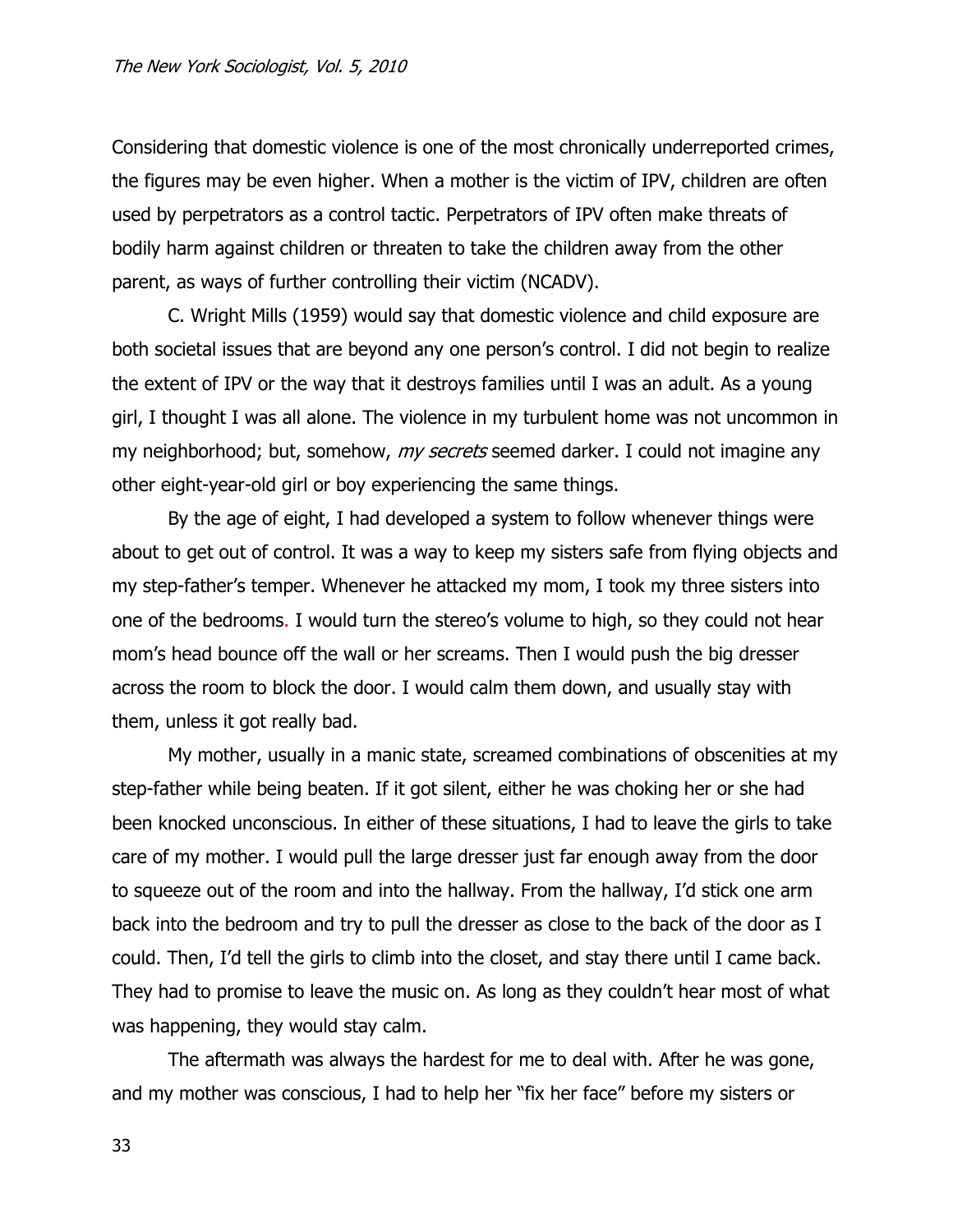anyone else saw her. First, I would get her some pain killers and a glass of liquor. Then, we'd apply lots of ice for the swelling. Finally, I'd use her make-up kit to try to cover all of the shades of blue, gray, purple, red, and brown. When old scrapes, cuts, and bruises are combined with new ones, strange color combinations appear. Somehow, seeing, touching, and covering-up all of her injuries bothered me more than listening to all of the screams and the sound of smashing glass. I used to feel sick afterwards, occasionally vomiting; and, I experienced many sleepless nights. Why would I think that anyone else was going through this rather than playing outside, especially when no one talks about it? I thought I was alone. The violence I was observing, trying to shield my sisters from, sometimes physically intervening in, and dealing with almost every day was mine alone, or so I thought. Research tells the story of a much larger social issue that can negatively impact the victim and the other family members both physically and mentally.

Being exposed to intimate partner violence may negatively impact children well into their adult lives. In the article "Recognizing and Responding to Domestic Violence," Berkowitz (2005) explains, "A wide range of physical and behavioral health problems are reported in children who are exposed to parental interpersonal violence, particularly when the exposure is chronic. Most prevalent is posttraumatic stress disorder (PTSD), which has been noted in up to 85% of children exposed to intimate partner violence." PTSD may contribute to trouble with sleeping, paying attention, learning, and headaches. It may also lead to behavioral issues and gastrointestinal problems (397).

A 2008 study, titled "Symptom Patterns among Youth exposed to Intimate Partner Violence," found PTSD to be one possible result; however, only 25% of their sample displayed "patterns of emotional and behavioral problems indicative of significant distress, of which 10% displayed acute PTSD" (Lang and Stover: 626-28). Although these rates of PTSD are much lower than the 85% reported in the Berkowitz article, the short amount of time between the report of abuse and the interviews may help explain the sizable difference. Lang and Stover (2008) used a quantitative analysis of data from mothers who were victims of intimate partner violence, between ten days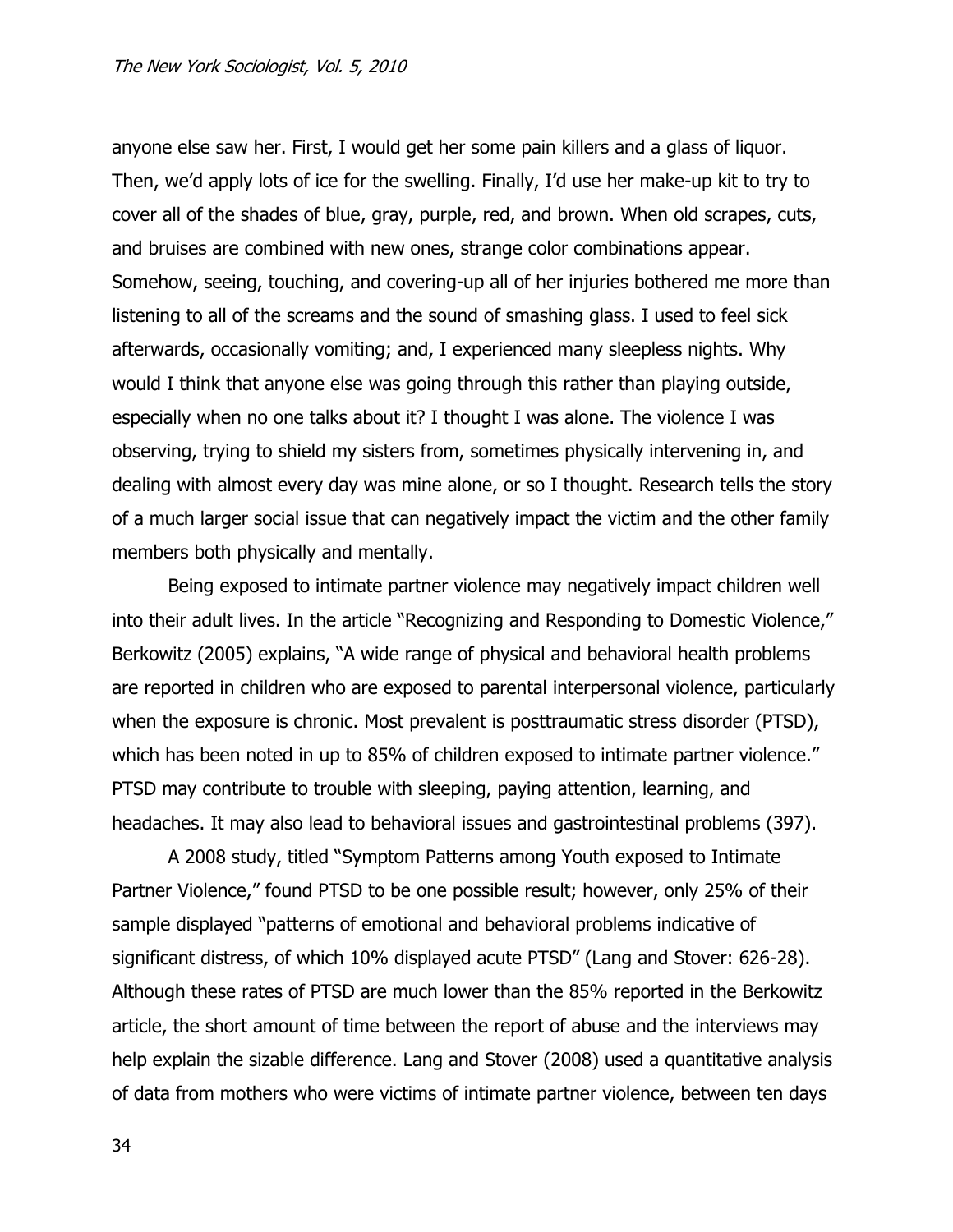and three weeks following the initial report of violence. Lang and Stover's results suggest that over time the effects of the initial abuse paired with interaction with a mother who is in some way suffering from the abuse may increase the rate of PTSD in children (627-28).

Lang and Stover (2008), "suggest that distinct symptom patterns [in children] can be identified, and are related to maternal functioning and child trauma history" (627). They found a correlation between the symptoms and distress experienced by mothers, who had been the victims of intimate partner violence, and the functioning of their children (627-28). Based on these results, children could potentially continue to be negatively impacted long after the abuse has ended. Living with a parent who is experiencing emotional distress, aggression, or symptoms connected to mental illness could cause children additional harm. The 2008 study was conducted fairly soon after the exposure to intimate partner violence. It is possible that a symptom patterns study conducted many years after the exposure would find a larger percentage of children who present with emotional or behavioral problems, especially in cases where the mothers have not received treatment for mental illness or emotional distress.

In my case, my mother has bipolar disorder, but we did not know about it at the time. She was diagnosed when I was thirteen. During the years in between, my mother wasn't receiving any treatment for the physical and emotional abuse or her mental illness. She was abusing alcohol, which is relatively common for people suffering from bipolar disorder (Swann 2005). According to Swann (2005), people who have bipolar disorder and also abuse alcohol are at an increased risk for impulsive violent and suicidal behaviors. This may have contributed to the steadily growing volatility in my household at the time.

As the words became more hateful, the attacks became bloodier, and injuries got more severe. Secrets got bigger; lying became an everyday occurrence. I felt trapped by the situation, embarrassed by my family and ashamed because I couldn't help myself or my sisters. I am the oldest; I should be the strongest. Why can't I stop this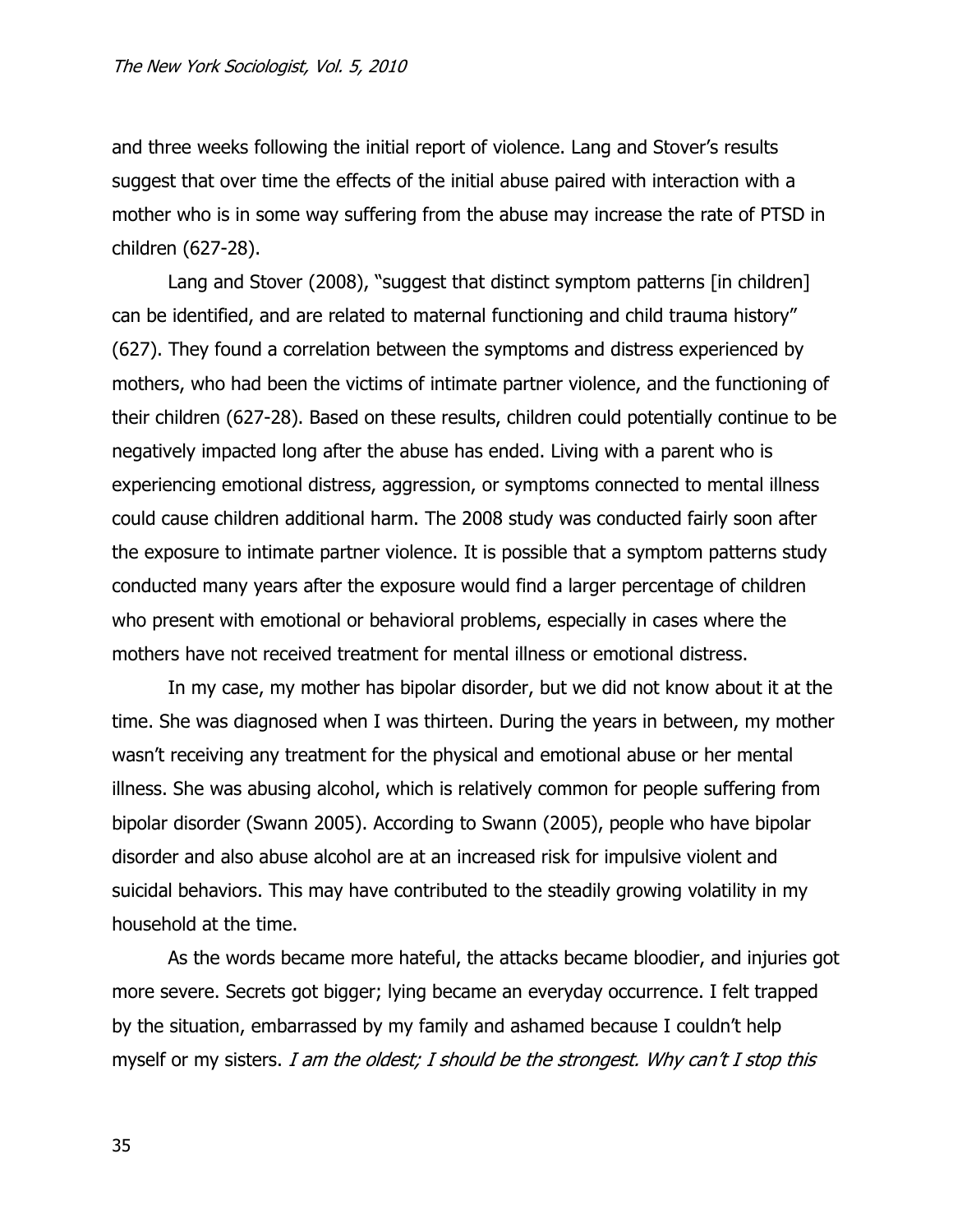from happening? There were times when I didn't know who I hated more: my stepfather, my mother, or myself.

The article "Shame and Intimate Abuse: The critical link between cause and cure" examines the connection between shame and the origins of violence. It explores another side of intimate partner violence, which addresses the role of shame in the perpetrator and the victim. There has not been much research in this area; however, according to this article:

Shame stemming from childhood victimization may not only motivate people to commit violence, but also may motivate a person to hide an abusive experience and turn it inward….Hiding the abusive experience and the corresponding shame can cause a person to blame oneself for what happened; this in turn can cause life-long problems including depression, suicidal ideation, and the propensity to be attracted to self-destructive relationships…. (Mills 2008, 632).

In other words, shame may cause children to respond to the violence they have been exposed to in one of two ways. They may either turn the shame inward by blaming themselves, which contributes to the underreporting of intimate partner violence, or they may turn it outward, thus becoming a perpetrator of violence. The authors write, "If offenders feel that their shame is triggered by something the victim has said or done, they may act their victimization out in violent ways. Similarly, if victims feel ashamed of their victimization, they may fail to seek help…." (633). In both cases, shame breeds more violence – either turned outward or inward.

In "The Sociological Imagination," C. Wright Mills (1959) explains the stratification of our society and the pressure that people feel as a result of it. It's as if these enormous walls are built up to divide people into little compartments. These divisions make people become intensely private because they feel like they only have control of their "private orbits." Intimate partner violence is a social problem that persists because people lack the sociological imagination that would allow them to see and understand the connections and patterns between their personal problems (troubles), larger societal issues, and historical context. Without the ability to assess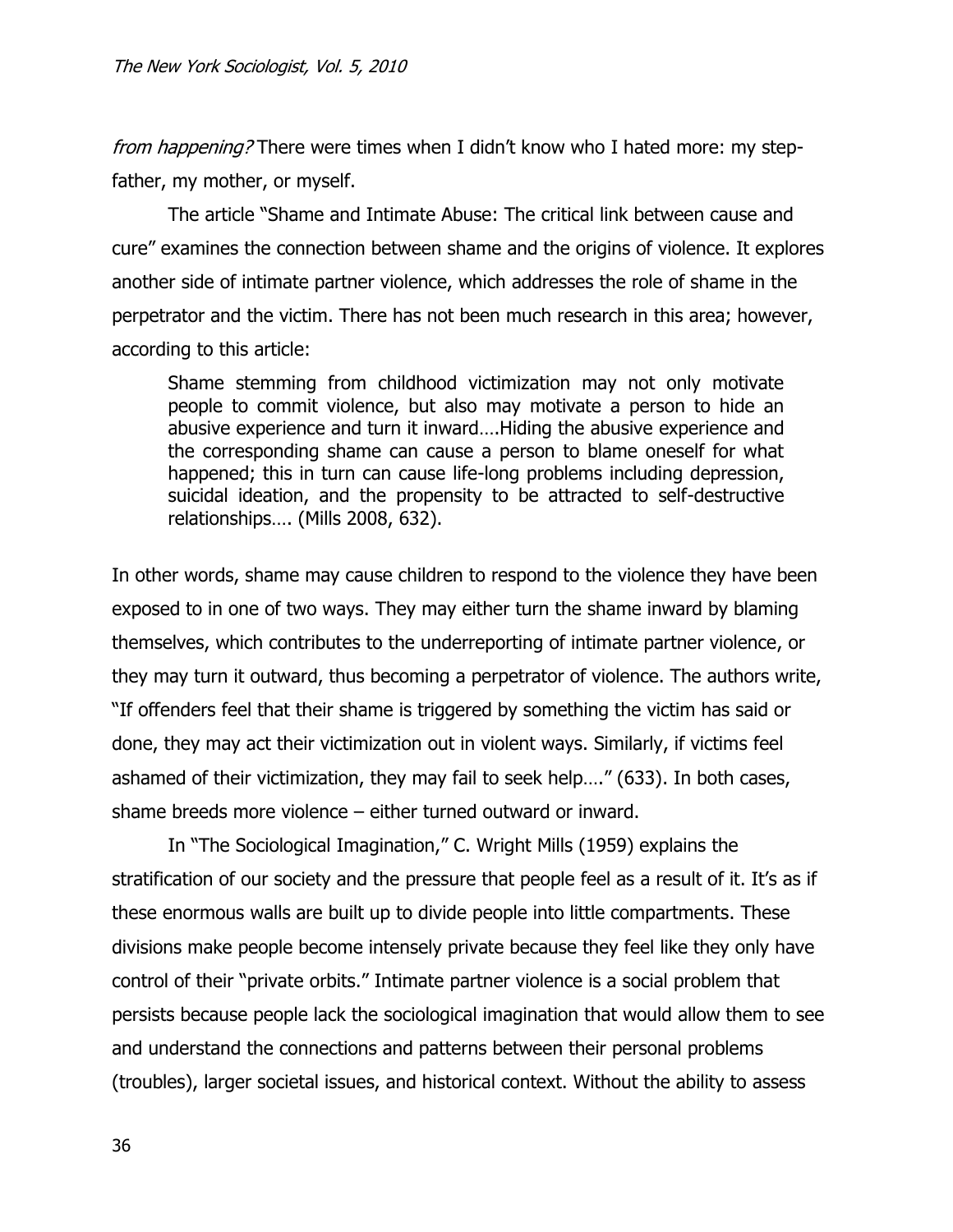their position and situation as they relate to society, people cannot draw attention to those issues or change them. This is true for the many adults and children that are victims of intimate partner violence who think that IPV is a problem unique to them.

There were many reasons that I thought it was simply my problem; they are all connected to shame and secrecy. Intimate partner violence is not often discussed, which may lead to and also stem from feelings of shame. Children are also taught to lie about the abuse, which makes the violence itself seem more terrible, strange, and abnormal. I remember wondering why my mother rehearsed lies with me if no one ever asked anyway. It did not take long for me to realize that people already knew; but, they were pretending not to know. Erving Goffman (1963) describes stigma as "an attribute that is deeply discrediting" (3) and used as the basis to view stigmatized people as being somehow less than or "not quite human" (5). When we went places, people would look at my mother's heavily bruised face and shake their heads or look away. It was clear to them, and me, that we didn't fit under the category of normal, loving, twoparent households. My family couldn't be "normal" because my mother was clearly being abused at home. Goffman (1963) would discuss this type of stigma as both a blemish of individual character, since my mother was a victim of violence, and a tribal stigma that affected the entire family. We were a long way from being the "perfect family," as seen on TV, but the way others responded made me feel more embarrassed and more ashamed. It made me feel alone and prevented me from speaking out. Stigmatized people often become acutely aware of the way other perceive them, and may at times begin to believe that they should be looked down upon because of their stigma (Goffman 1963). As I understood the situation at the time, I was not normal; therefore, I was alone. I could not see the extent of this problem or how many people it affects.

Intimate partner violence has never simply been my problem or trouble. I am not the only child who fixed mommy's face or cleaned blood off the floor. My home was not the only home from which horrifying screams could be heard in the middle of the night. My sisters were not the only children to be tucked away in a closet. My neighbors were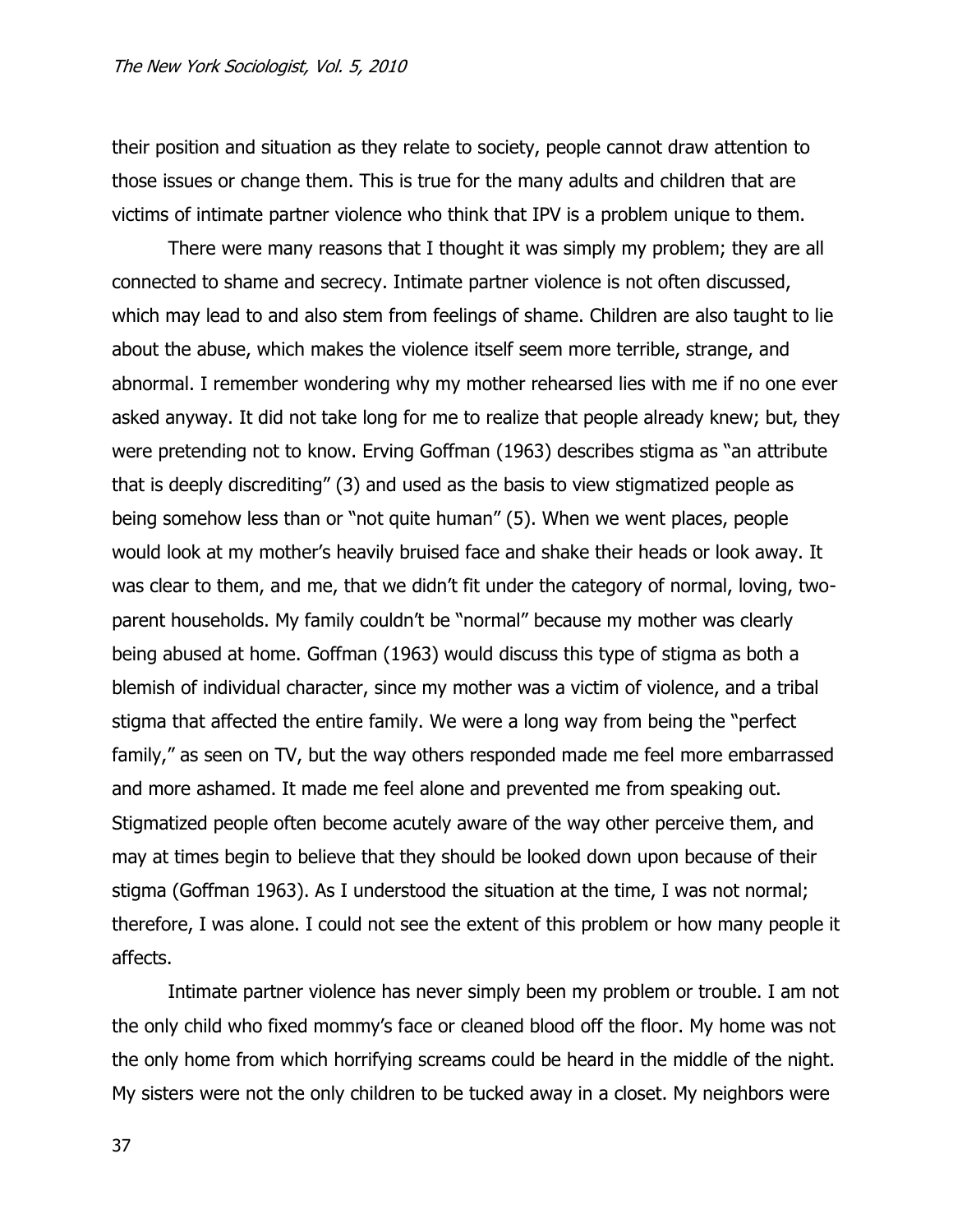not the only people to feel that it was "none of their business." I was not the only child who lied about all of the injuries, or was terrorized by nightmares of my mother being beaten to death. My mother was not the only woman who easily convinced the police to leave; they had "bigger" crimes to handle. And I am not the only person who has shared a story like this one; yet, the stories of exposed children and the emotion connected to intimate partner violence have not been extensively explored in the research until now. In 2010, many articles were published that do consider the experiences of children, including Goddard & Bedi (2010) which explores child abuse and intimate partner violence through a child-centered perspective. Although this research is shedding some light on child experience, there is still more that needs to be explored.

Most of the research refers to children seeing, hearing, or observing intimate partner violence, but what about the children being physically hurt by intervening or being struck by flying objects, and emotionally devastated in the process. What about the children who help to treat or cover wounds, keep secrets or lie, protect siblings or other family members, and jump in the middle to try to stop the violence? What about the children who become victims to the same violence they observe? There is a need for more qualitative research in this area. Sociologists need to explore the point-ofview, thoughts, and feelings of children who are exposed to intimate partner violence, in a way that does not violate a child's privacy or have a negative impact. We also need to report findings without omitting the emotion that is attached to this painful topic.

C. Wright Mills (2000) expresses similar frustration in a letter to Dwight Macdonald, in which he draws attention to the need for what he calls "sociological poetry." Mills describes it as "a style of experience and expression that reports social facts and at the same time reveals their human meanings." Mills goes on to say, "If we tried to make up formal rules for sociological poetry, they would have to do with the ratio of meaning to fact, and maybe success would be a sociological poem which contains the full human meaning in statements of apparent fact" (in Mills and Mills 2001:112). Giving both adult victims of intimate partner violence and exposed children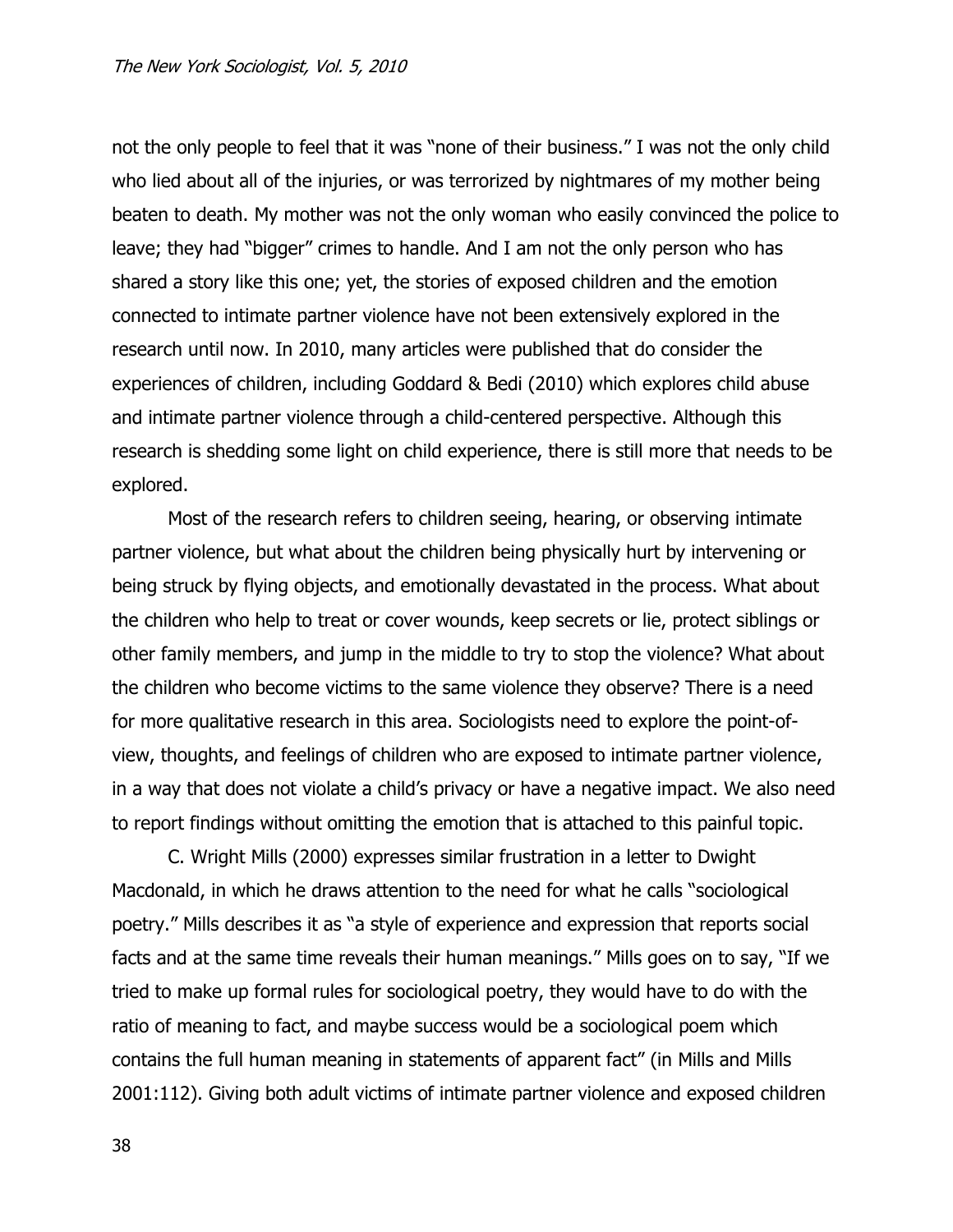a voice could bring feeling and probably more attention to some very compartmentalized, emotionless, and disconnected research. It is important for sociologists to explore the topic of intimate partner violence through a child-centered lens and allow the voices of those hurt by IPV to guide their exploration.

Autoethnography is an important and underutilized research method that may be particularly useful for stigmatized subject matter such as IPV. Hearing more stories like mine and those of others may help everyone realize the enormity of this issue. Sociologists and other academics have the abilities to share their own stories from their home life or other experiences they have encountered along the way. Pairing personal experience with scholarly research would help include emotion without overwhelming the audience. Bringing more attention to intimate partner violence could help families understand that they are not alone, and their situations are not unusual. Once people see and understand the patterns, they can begin to try to change them.

While doing research for this paper, one question continuously bothered me: What is the purpose behind conducting research if it does not help the people whose lives are touched by the "topic" of the research? Although I did not find the answer to this question, I did learn a lot about the extent of the issue that is Intimate Partner Violence, and about myself. This is my attempt at sociological poetry. My hope is that you understand the enormity of this issue, the traumatic impact it has on its victims, and the unfortunate way that our society supports the secrecy that allows this abuse to continue. Research has proven that IPV has very serious consequences such as mental illness and feelings of shame; regrettably, even that information appears to be a well kept secret, which is written in a manner that is too static and inaccessible to help victims of IPV understand that they are not alone. Being a victim is not a crime. Victims of violence should not be made to feel abnormal. Children cannot be forgotten. People who are researching real life issues that negatively impact the lives of others should look to Mills for insight. I never expected to write a paper like this, which exposed so many "private" aspects of my life, but once I read Mills I understood that it is my responsibility to fight against the secrecy surrounding IPV. I now understand that this is